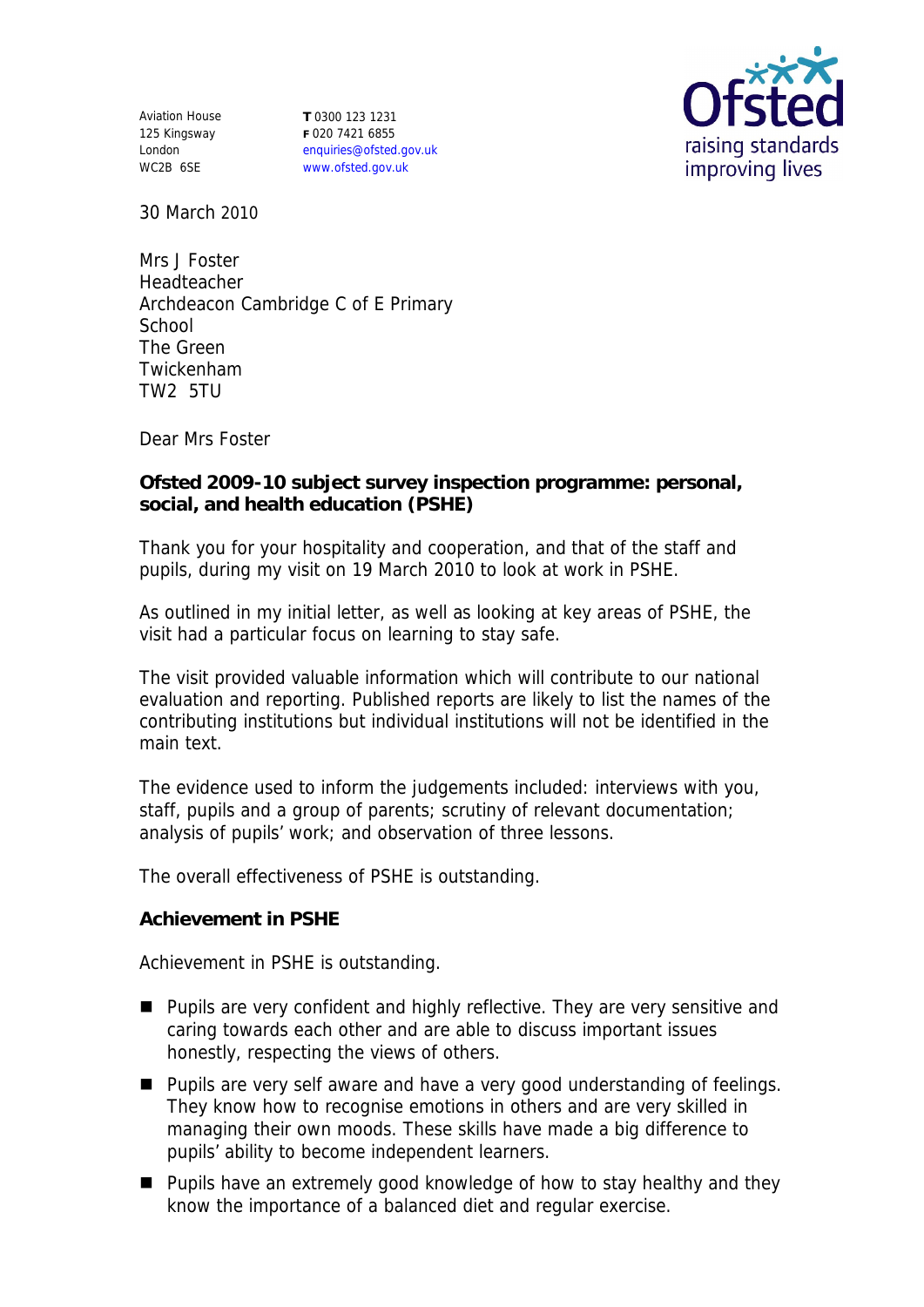- **Pupils have a very good understanding of the dangers and effects of** drugs, including tobacco and alcohol. They have a good knowledge of body changes and a very good understanding of changing relationships in the family.
- **Pupils have a very good knowledge of the world of work and they** collaborate very well in teams and groups. They have a secure understanding of how to manage their pocket money and a very welldeveloped concern for and understanding of the sustainability of the environment.

**Quality of teaching of PSHE**

The quality of teaching of PSHE is good.

- $\blacksquare$  Teachers' relationships with pupils are very positive, trusting and purposeful. They manage pupils' behaviour extremely well, so lessons run smoothly.
- Lessons are interesting and relevant. Extremely good links with other subjects make learning enjoyable, as seen in a Year 5 lesson where pupils were learning about risk-taking and being under pressure, through an analysis of Macbeth.
- Teachers make good use of questions to help pupils understand and think at a deeper level. They listen to pupils' answers and then use subsequent questions to explore issues further. However, occasionally, teachers' less secure subject knowledge means the question and answer sessions take too long. This slows the pace of the lesson, and there is less opportunity for pupils to learn actively.
- $\blacksquare$  Teachers make good use of the interactive whiteboards to make learning more interesting and they use exciting resources, such as swords and cloaks, well. Teaching assistants make a good contribution to pupils' learning.
- Teachers are using assessments of pupils' learning in social and emotional aspects of learning (SEAL) well, but there is not enough information to demonstrate pupils' progress in the subject overall.

**Quality of the curriculum in PSHE**

The PSHE curriculum is outstanding.

- The use of SEAL materials is very effective and has had a significant impact on improving pupils' emotional development, meeting their needs extremely well.
- Very good use is made of trips and visitors, for example to develop pupils' understanding and skills in road safety. Good use is made of trips to enable pupils to practise their skills, for example, in water safety when doing a river survey.
- The PSHE curriculum is organised in a creative and interesting way by linking subjects together. This means pupils thoroughly enjoy lessons, for